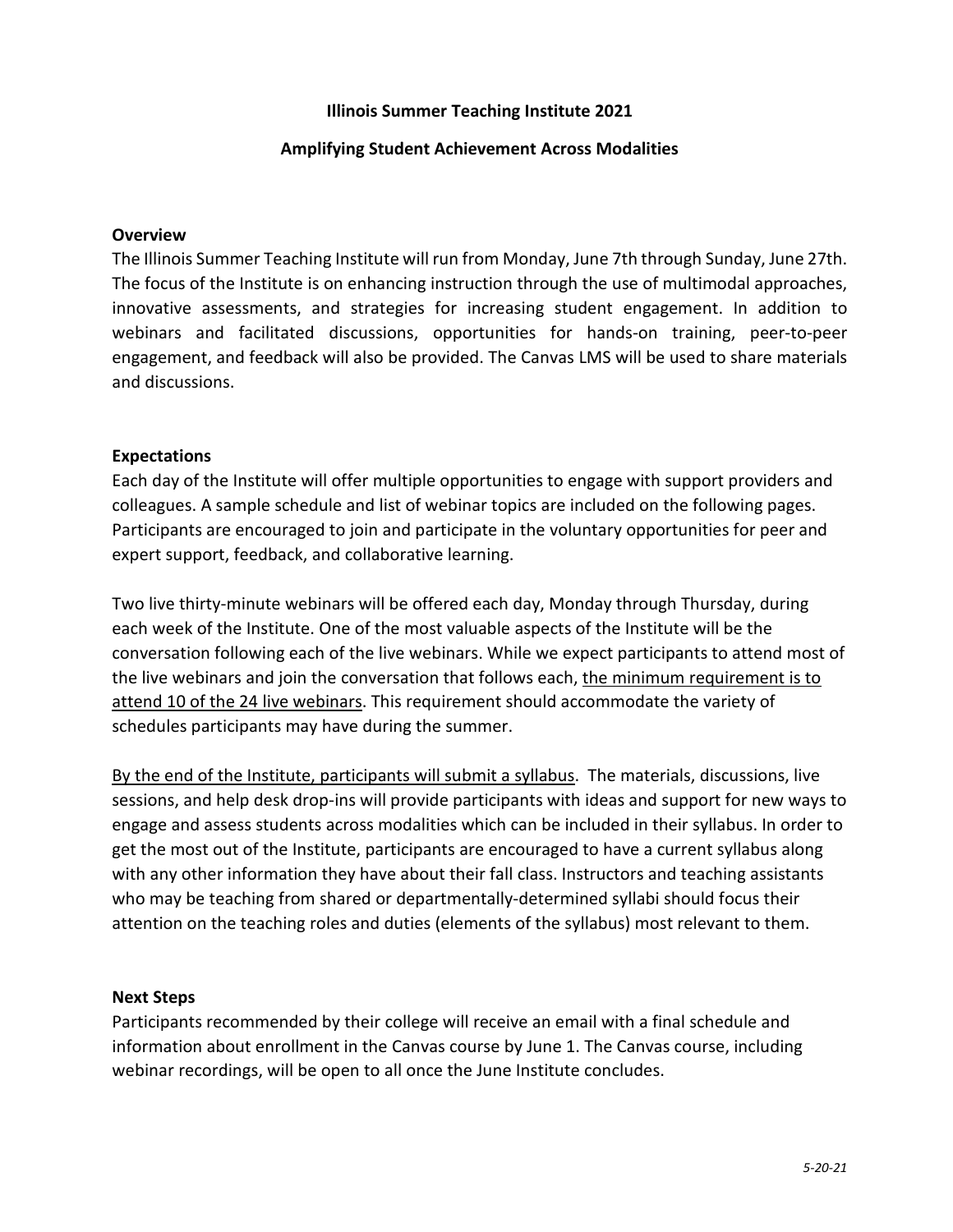# **Learning Outcomes**

Week 1: Designing Your Course (June 7 – June 13) Objectives:

- Design your course to remove barriers based on teaching modality
- Deliver lectures in a hybrid course
- Facilitate discussion and group activities in a hybrid course

Week 2: Improving Student Engagement (June 14 – June 20) Objectives:

- Identify and correct accessibility issues in your hybrid or online course
- Develop strategies to ensure equity in your hybrid or online course
- Develop lessons or activities to engage students using new technologies/strategies

Week 3: Leveraging Multiple Assessment Modalities (June 21 – June 27) Objectives:

- Develop and plan for implementation of at least two new assessments course
- Facilitate assessments using Zoom
- Create assessments using the Canvas LMS
- Implement a variety of assessments

| 8:30 to 9:00   | Virtual Coffee Time                                   |
|----------------|-------------------------------------------------------|
| 9:00 to 9:30   | Live Webinar 1                                        |
| 9:30 to 10:00  | Follow Up Conversation to Live Webinar 1              |
| 10:00 to 11:00 | Virtual Help Desk Drop-In                             |
| 11:00 to 11:30 | Live Webinar 2                                        |
| 11:30 to 12:00 | Follow-Up Conversation to Live Webinar 2              |
| 12:00 to 1:00  | <b>Break</b>                                          |
| 1:00 to 2:00   | Guided Conversation: A Particular Teaching/Tech Topic |
| 2:00 to 3:00   | Virtual Help Desk Drop-In                             |

## **Sample Daily Schedule**

*Virtual Coffee Time:* informal gathering to ask questions and check-in with colleagues

*Follow-up Conversations:* after each webinar, presenters & support providers will facilitate Q&A

*Virtual Help Desk Drop-In:* opportunity for instructors to chat with campus technology and pedagogy experts about teaching and technology issues

*Guided Conversations*: Mondays and Thursdays will focus on supporting faculty who are working on the week's optional assignment; Tuesdays and Wednesdays will be a *Tech Tools & Resources* conversation focused on demos, hands-on, short trainings, help and advice from tech experts

*Topical schedule for 9:00 and 11:00 a.m. sessions in bold on next page.*